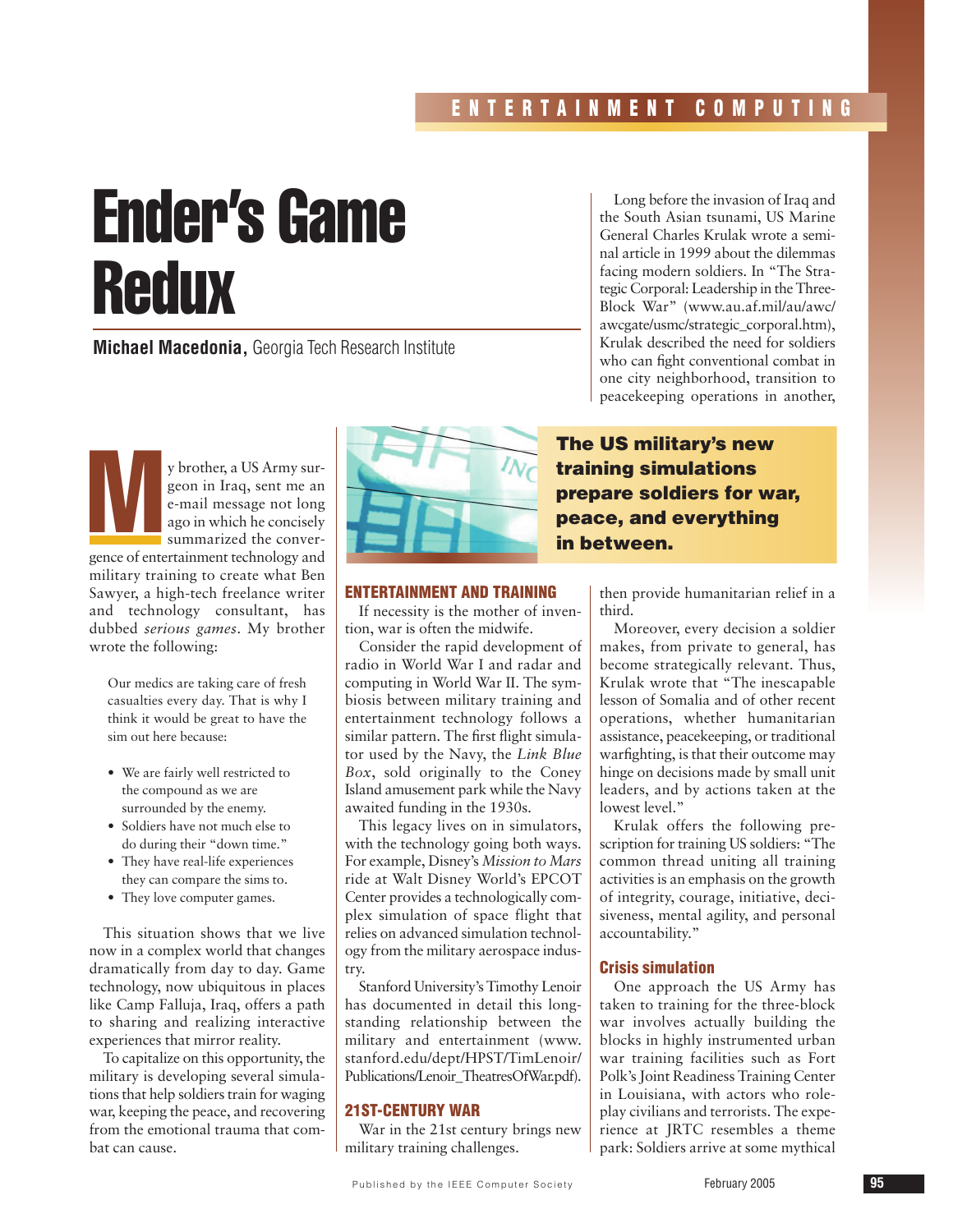

**Figure 1. Full Spectrum Leader. This military simulation puts the player in charge of an entire US Army platoon, which must be successfully guided through challenging combat missions.**

main street in a distant land, except they're there not for amusement but serious business.

Much like Bill Murray in *Ground Hog Day*, soldiers at these facilities undergo discovery learning. The seriousness comes across in the After Action Review. An often brutally candid self-examination of what each individual did right and wrong, the AAR is facilitated by experienced observers armed with video and data that document every mistake participants made during the exercise.

The army also applies the AAR to simulators such as the Engagement Skills Trainer 2000—a marksmanship system that employs both synthetic 3D graphics and filmed scenarios to teach troops sound judgment in the use of force.

The Israeli experience with their version of the EST 2000 provides a good example of how this process works. The Israeli Defense Force's Lieutenant Colonel Golan, an engineer and enthusiastic computer gamer, believes that units stationed in confrontation zones can use the mobile range to continue

to train and maintain their skills. Golan believes that the state-of-the-art simulator can help the IDF do far more than improve its soldiers' shooting skills during a time when its ethical image is being eroded in its own eyes by one horrific incident after another.

Golan noted that every real event is analyzed and the observers' conclusions drawn up. The officers then decide what lessons can be learned from the incident and work with military personnel experienced in film production to create a video that conveys this information (www.haaretz.com/ hasen/spages/522671.html).

#### **Gaming warfare**

Unfortunately, combat units rarely get to attend training at instrumented facilities like the JRTC more than once a year. Further, large virtual simulators such as EST 2000 cost significantly more than consumer devices. Thus, during the 1990s, the military began exploring the use of PCs and video game consoles as affordable alternatives to their big simulators.

In 1999, the US Army established the

University of Southern California's Institute for Creative Technologies to foster new training and simulation research that would address Krulak's Strategic Corporal challenge. The institute exploits entertainment technologies that could enable better methods for developing leadership and decision making.

Game technologies became the leading candidate for research because they provide increasingly sophisticated interactive experiences that can be networked via the Internet (www.ict.usc. edu/disp.php?bd=proj\_games). This work spurred a flowering of developments in using game technology for training (www.dodgamecommunity. com).

James Korris, creative director of ICT, and Pandemic Studios developed perhaps the best-known product of this type, *Full Spectrum Warrior,* for the Xbox and PC. *FSW* employs advanced artificial intelligence and user interface techniques that let a player experience the role of a squad leader in urban combat.

The game replaces the typically fastpaced first-person shooter design with a more deliberate, 3D real-time strategy game. As the squad leader, you can't even shoot your weapon—your job is to maneuver your squad through hostile territory without losing members of your team. The version developed by the military so impressed commercial publishers that THQ released it commercially in 2004.

The commercial version differs significantly from the military one, however. The Army version received a thorough review for realism by subject-matter experts. Given that it accurately models the challenges of urban combat, it is harder to "win" in this version.

#### **First-person thinker**

ICT is now at work on the new game shown in Figure 1, *Full Spectrum Leader*, in which you role-play an infantry platoon leader. This makes your job more complex—you must